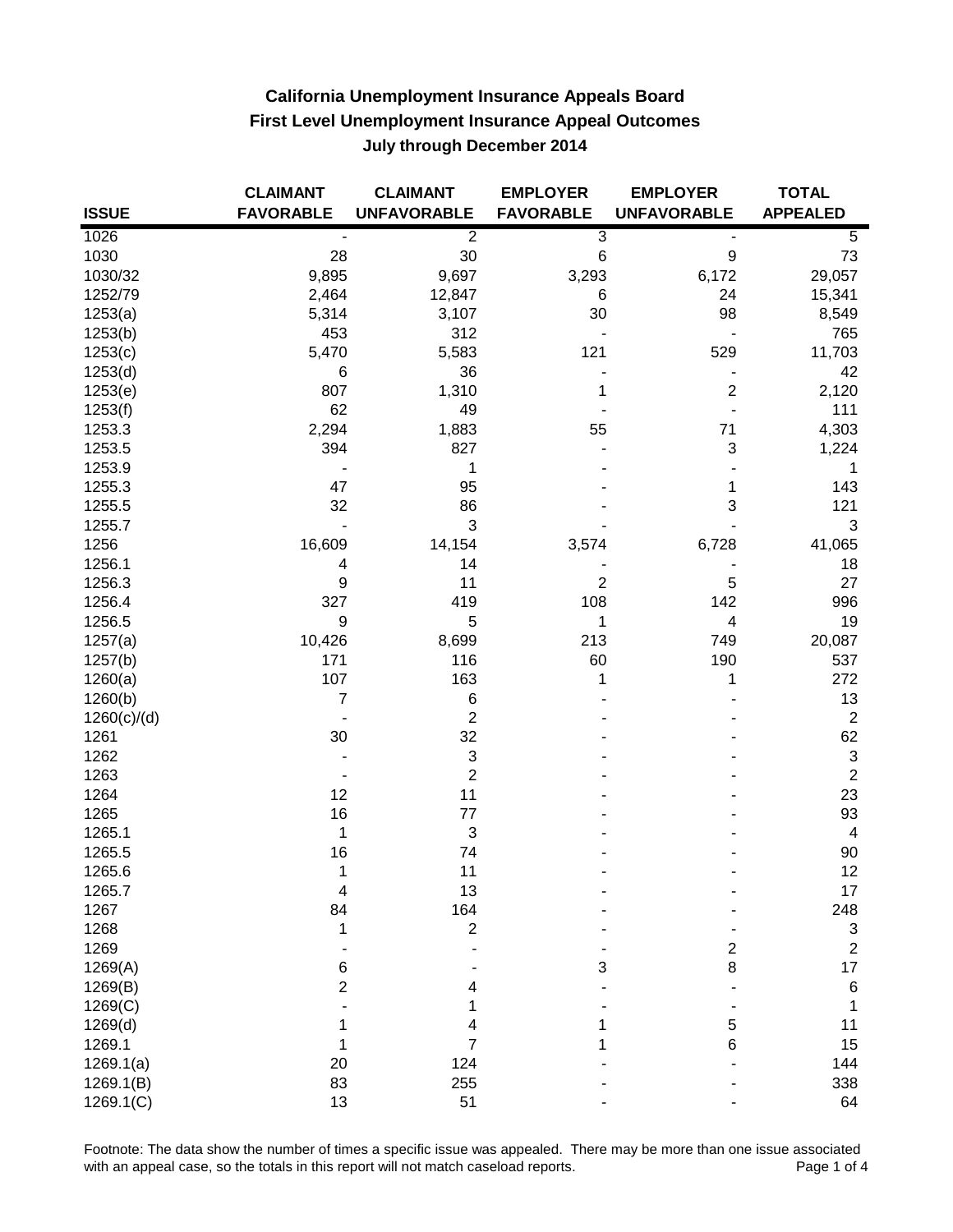|                       | <b>CLAIMANT</b>         | <b>CLAIMANT</b>           | <b>EMPLOYER</b>  | <b>EMPLOYER</b>    | <b>TOTAL</b>    |
|-----------------------|-------------------------|---------------------------|------------------|--------------------|-----------------|
| <b>ISSUE</b>          | <b>FAVORABLE</b>        | <b>UNFAVORABLE</b>        | <b>FAVORABLE</b> | <b>UNFAVORABLE</b> | <b>APPEALED</b> |
| 1269.1(d)             | 29                      | 149                       |                  |                    | 178             |
| 1269.1(e)             | 38                      | 122                       |                  |                    | 160             |
| 1269.1(F)             | $\overline{\mathbf{4}}$ | 18                        |                  |                    | 22              |
| 1269.1(G)             | 3                       | 19                        |                  |                    | 22              |
| 1269.1(H)             |                         | 3                         |                  |                    | 3               |
| 1271(a)               | 257                     | 602                       | 3                | 20                 | 882             |
| 1271(B)               | 5                       | 24                        |                  |                    | 29              |
| 1271(d)               |                         | 3                         |                  |                    | 3               |
| 1271(D)(3)            |                         | 3                         |                  |                    | 4               |
| 1271.5(b)             |                         |                           |                  | 1                  | 1               |
| 1272.5                | 4                       | 1                         |                  |                    | $\,$ 5 $\,$     |
| 1273                  |                         | 5                         |                  |                    | 6               |
| 1275                  | 63                      | 223                       | 1                | 4                  | 291             |
| 1275(a)               | 28                      | 90                        |                  |                    | 118             |
| 1275(b)               | 21                      | 69                        |                  |                    | 90              |
| 1276                  | $\overline{2}$          | 25                        |                  |                    | 27              |
| 1277                  | 419                     | 1,703                     |                  |                    | 2,122           |
| 1279.5                | 63                      | 85                        |                  |                    | 148             |
| 1280                  | $\overline{2}$          | $\overline{7}$            |                  |                    | 10              |
| 1281                  | 36                      | 156                       |                  |                    | 193             |
| 1281(a)               | $\mathbf 2$             | $\overline{c}$            |                  |                    | $\overline{4}$  |
| 1281(b)               | 7                       | 98                        |                  |                    | 105             |
| 1281(d)               | 1                       | 6                         |                  |                    | $\overline{7}$  |
| 13004                 | $\overline{2}$          | 6                         |                  | 4                  | 13              |
| 13009                 | $\overline{2}$          | $\ensuremath{\mathsf{3}}$ |                  | 1                  | 7               |
| 1328                  | $\overline{2}$          | $\overline{2}$            |                  |                    | 4               |
| 1329.1                | 57                      | 63                        |                  |                    | 120             |
| 1330                  | 1                       | 6                         |                  |                    | 7               |
| 1332                  | 1                       | $\overline{2}$            |                  |                    | 3               |
| 1375                  | 10,575                  | 10,083                    |                  |                    | 20,658          |
| 1375.1                | 8,020                   | 7,534                     |                  |                    | 15,554          |
| 1375.5                | $\overline{7}$          | 14                        |                  |                    | 21              |
| 1375-1                | 122                     | 116                       |                  |                    | 238             |
| 1382                  | 4                       | 21                        |                  |                    | 25              |
| 201/202               |                         |                           |                  |                    | 7               |
| 2291                  |                         | 6                         |                  |                    |                 |
|                       |                         |                           |                  |                    |                 |
| 2318(a)(3)(B)<br>2610 |                         |                           |                  |                    |                 |
| 2707.5                |                         |                           |                  |                    | 2               |
|                       |                         |                           |                  |                    |                 |
| 4001(b)(1)            |                         | 10                        |                  |                    | 17              |
| 4001(b)(2)            | 9                       | 10                        |                  |                    | 19              |
| 4001(d)(1)-SEQ        |                         | 1                         |                  |                    |                 |
| 4001(d)(2)            |                         | 29                        |                  |                    | 34              |
| 4001(d)(3)            |                         | 2                         |                  |                    | $\overline{c}$  |
| 4001(d)(3)-SEQ        |                         | 1                         |                  |                    |                 |
| 4001(h)(1)            |                         | 3                         |                  |                    | 4               |

Footnote: The data show the number of times a specific issue was appealed. There may be more than one issue associated<br>4 with an appeal case, so the totals in this report will not match caseload reports. with an appeal case, so the totals in this report will not match caseload reports.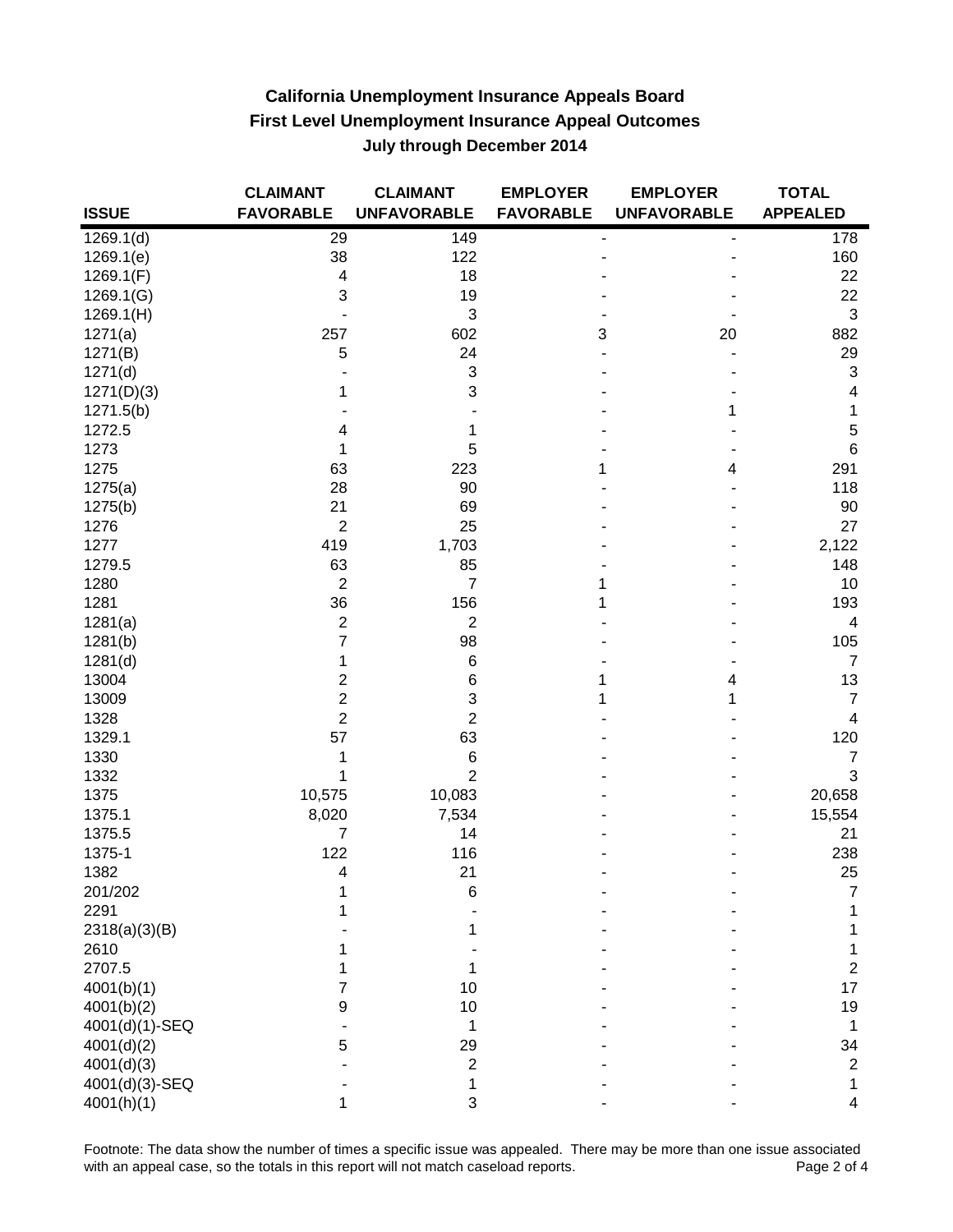|               | <b>CLAIMANT</b>  | <b>CLAIMANT</b>           | <b>EMPLOYER</b>  | <b>EMPLOYER</b>         | <b>TOTAL</b>    |
|---------------|------------------|---------------------------|------------------|-------------------------|-----------------|
| <b>ISSUE</b>  | <b>FAVORABLE</b> | <b>UNFAVORABLE</b>        | <b>FAVORABLE</b> | <b>UNFAVORABLE</b>      | <b>APPEALED</b> |
| 4001(h)(1)(A) | $\overline{7}$   | 18                        |                  |                         | 25              |
| 4001(h)(1)(B) | 14               | 30                        |                  |                         | 44              |
| 4001(h)(1)(C) | 13               | 27                        |                  |                         | 40              |
| 4001(h)(1)(D) | 11               | 26                        |                  |                         | 37              |
| 4001(i)(1)(B) | 27               | 26                        |                  |                         | 53              |
| 4002(c)(1)    |                  | 1                         |                  |                         | 1               |
| 4002(d)(1)    |                  | 1                         |                  |                         |                 |
| 4002(e)(2)    |                  | 3                         |                  |                         | 3               |
| 4002(g)       |                  | 1                         |                  |                         | 2               |
| 4004          |                  | 3                         |                  |                         | 3               |
| 4006          |                  | 4                         |                  |                         | 4               |
| 4007(a)       |                  | 28                        |                  |                         | 28              |
| 4007(a)(1)    | 2                | 42                        |                  |                         | 44              |
|               | 3                | 84                        |                  |                         | 87              |
| 4007(b)       |                  |                           |                  |                         |                 |
| 4304-12       |                  | 1                         |                  |                         | $\mathbf 2$     |
| 455.5         |                  | 1                         |                  |                         | 1               |
| 4552(e)       | 5                | 26                        |                  |                         | 31              |
| 5055(a)       |                  |                           |                  |                         |                 |
| 5057(a)       |                  |                           |                  | 1                       |                 |
| 601           | 17               | 49                        | 8                | 19                      | 93              |
| 602           | 34               | 40                        |                  | $\overline{\mathbf{4}}$ | 79              |
| 603           | 31               | 35                        |                  | 3                       | 70              |
| 604           |                  | 1                         |                  |                         | 1               |
| 606.5         |                  |                           | 3                | 3                       | 6               |
| 609           | 3                | 3                         |                  |                         | 6               |
| 609.2(f)(9)   | 1                |                           |                  |                         | 1               |
| 610           | 2                | $\overline{2}$            |                  |                         | 4               |
| 615.2(c)(2)   | $\overline{c}$   | 6                         |                  |                         | 8               |
| 617.11        | 1                | 4                         |                  |                         | 5               |
| 617.15        | 3                | 3                         |                  |                         | 6               |
| 617.16        |                  | 1                         |                  |                         |                 |
| 617.19        |                  |                           |                  |                         |                 |
| 617.27        |                  |                           |                  |                         |                 |
| 617.28        |                  | 1                         |                  |                         |                 |
| 617.3         | $\boldsymbol{2}$ | $\boldsymbol{2}$          | $\blacksquare$   |                         | 4               |
| 621           | 24               | 84                        | 22               | 56                      | 186             |
| 621(a)        |                  | $\boldsymbol{2}$          |                  | $\boldsymbol{2}$        | 4               |
| 621(b)        | $\bf 8$          | 22                        | 8                | 30                      | 68              |
| 621(d)        |                  |                           | 1                |                         | 1               |
| 621.5         |                  | 1                         |                  | $\overline{c}$          | 3               |
| 629           |                  |                           | 1                |                         | 1               |
| 629-656       |                  | $\ensuremath{\mathsf{3}}$ |                  |                         | 4               |
| 631           | 8                | 19                        |                  |                         | 27              |
| 634.5         | 3                | 11                        |                  |                         | 15              |
| 634.5(a)      | 3                | 38                        |                  |                         | 42              |
| 634.5(c)      |                  | 1                         |                  |                         | 1               |
|               |                  |                           |                  |                         |                 |

Footnote: The data show the number of times a specific issue was appealed. There may be more than one issue associated<br>4 with an appeal case, so the totals in this report will not match caseload reports. with an appeal case, so the totals in this report will not match caseload reports.